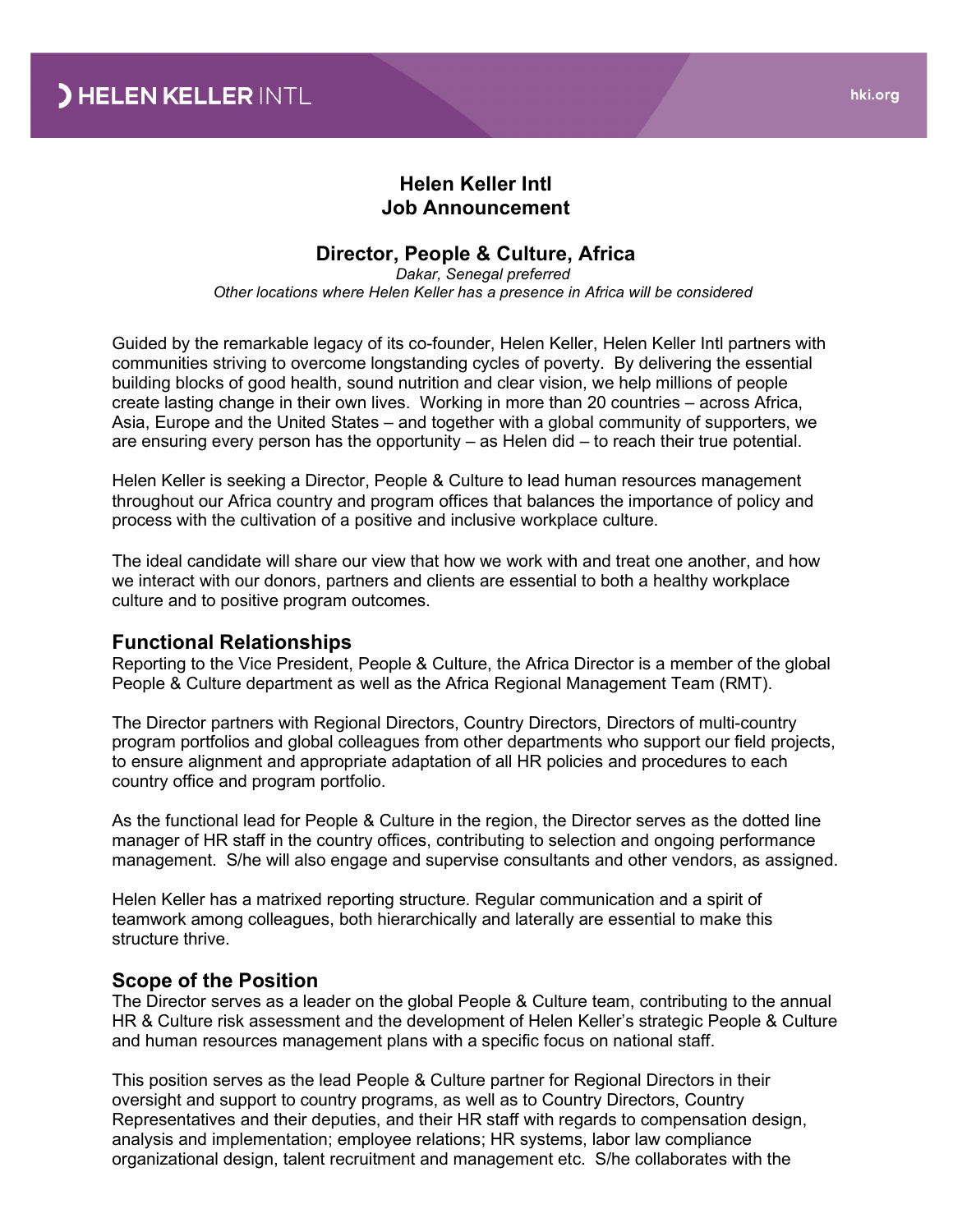Director, Learning & Development to identify and respond to learning needs and to create a supportive environment for growth and development.

The Director supports management to understand and comply with relevant internal and external policies, laws and regulations. To be an effective partner, the incumbent must seek to understand and support the organizational business model and program objectives. S/he will be a client-focused resource providing end-to-end HR support to build and cultivate a high-performance, ethical team culture that reflects our organizational values of rigor, integrity, grit and compassion to better fulfill our mission.

This position will ideally be based at the regional office in Dakar, Senegal, with regular field travel to the country offices and occasionally to the US for meetings.

### Specific Responsibilities

As a member of the global People & Culture department

- Foster and contribute to efforts to apply a Diversity, Equity and Inclusion lens to all aspects of human resources management.
- Collaborate with colleagues, both individually and on organization-wide workgroups to develop and roll-out organization-wide policy, procedure and systems changes, with a particular focus on sharing the perspective of and potential impact on our country program offices.
- Participate in the continuous reflection and improvement on policies and practices related to compensation and benefits including, but not limited to: job analysis; survey participation; job matching; building harmonized salary scales; benefits gap analysis; and communicating effectively about our practices.
- Share perspective on country office learning and development needs. Facilitate trainings on Code of Conduct, Performance Management, Prevention of Sexual Exploitation, Abuse and Harassment, and other topics as requested.
- Participate actively in HR Community of Practice. Coordinate and/or lead sessions, as requested.
- Cross-train on and back-up the duties of colleagues, providing surge support where and when needed.

### As the lead for National Staff management in Africa

- Provide direction, guidance and support for end-to-end HR management of national staff in the Africa region.
- Lead the development of an annual HR work plan that sets priorities for projects that align with the organizational and departmental strategy.
- Partner with the RMT, country program leadership and HR staff to build a highly effective HR function in each place we work, manage each office effectively and cultivate a positive work environment. Collaborate to:
	- $\circ$  Review and recommend changes to country office organization structure and staffing levels to support effective program delivery and anticipation of funding or programmatic changes.
	- $\circ$  Harmonize HR practices with Helen Keller global standards and quidelines while observing all local labor laws.
	- $\circ$  Advise and assist in the interpretation and implementation Helen Keller policies and procedures. Introduce new or revised policies.
	- $\circ$  Ensure understanding and compliance with host country labor and tax laws.
	- o Ensure handbooks, recruitment guidelines, reglements interieurs, etc. are regularly reviewed, updated as needed and carefully adhered to.
	- o Conduct at least semi-annual compensation analysis.
	- o Analyse and recommend annual salary increase to keep pace with the local market;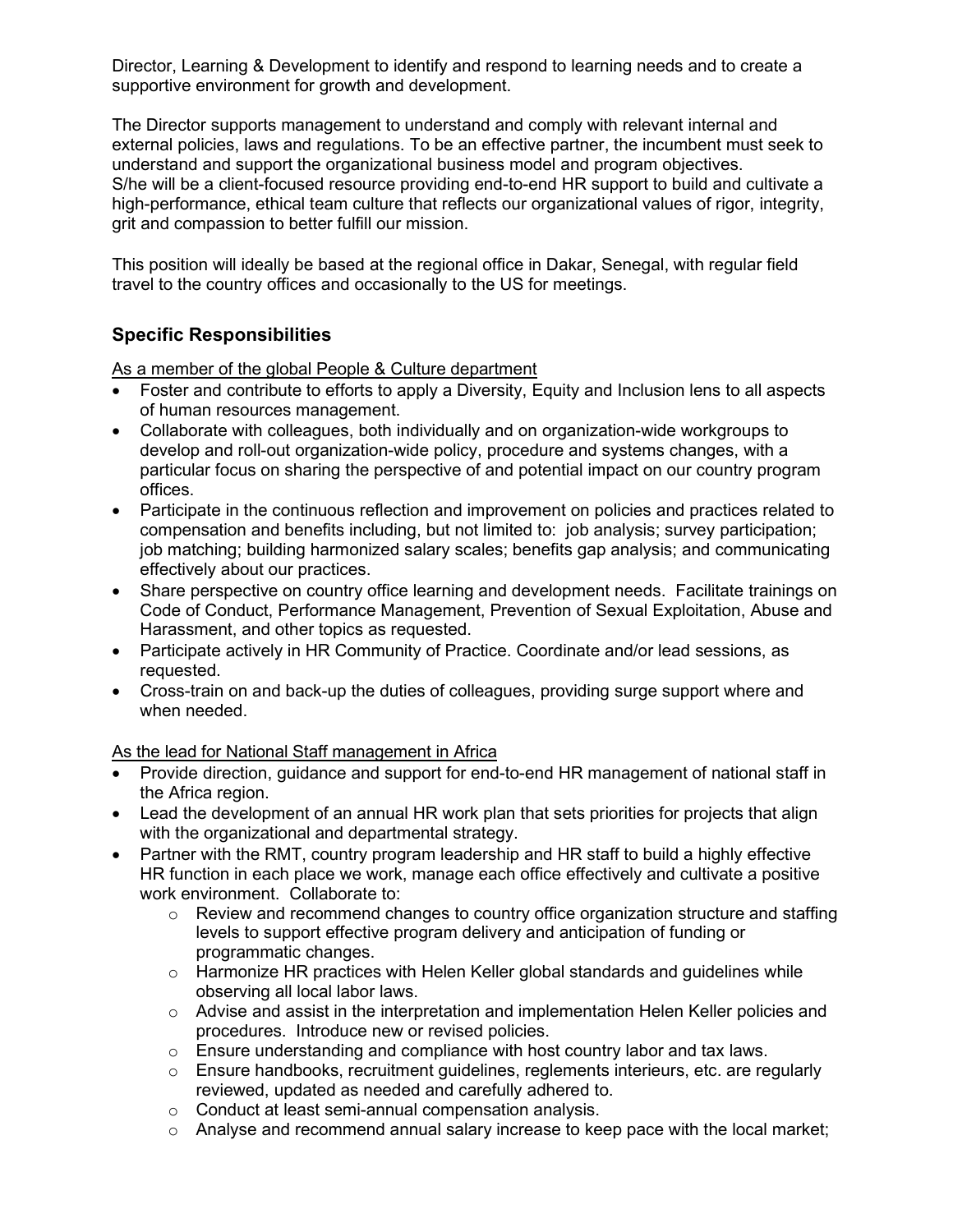- $\circ$  Guide the resolution of complex employee relations matters in a manner that treats employees equitably and serves the best interests of the organization, calling upon expert resources, as needed.
- $\circ$  Lead quality control of data in and usage of HR systems and reporting tools such as the employee management system (NetSuite), learning management system (Keller Learning Hub) payroll software (Homere), Time & Effort reporting (Journyx), etc.
- o Lead and/or participate in recruitment of HR staff.
- Coach management teams and supervisors in their units to:
	- o Effectively onboard new staff;
	- $\circ$  engage in our continuous performance conversation model designed to address both work results and work behaviors;
	- $\circ$  continually integrate employee development in their supervision; and
	- $\circ$  to proactively handle employee relations issues as they arise.
- Collaborate to recruit, supervise, mentor, and evaluate HR staff, and engaging in frequent performance conversations.
- Provide orientation to all human resources staff as well as new regional staff and senior country office staff, introducing them to ongoing projects and new initiatives.
- Delegate authority, consult with, and quide staff to achieve goals and contribute to an atmosphere conducive to professional growth and development.
- Model collaboration for your matrixed team: effectively consult and inform colleagues to maximize efficiency and knowledge sharing and integrate guidance and direction from subject matter experts in your office and elsewhere in the global organization to maximize performance.

# Required Skills/Abilities

- Excellent verbal and written communication skills in English and French.
- Excellent interpersonal skills including active listening skills, the ability to communicate effectively across cultures, and to negotiate effectively with internal and external colleagues.
- Ability to comprehend, interpret and apply the appropriate sections of applicable laws, guidelines, regulations, ordinances, and policies.
- Ability to acquire a thorough understanding of the organization's hierarchy, jobs, qualifications, compensation practices, and the administrative practices related to those factors.
- Demonstrated interest in development / public health programs and an understanding of the synergy between the programmatic, operational, and financial components of development programs strongly preferred.
- Demonstrated ability to partner with senior managers to address HR needs, and to effectively coach and mentor staff. Strong track record in solving complex employee issue
- Demonstrated knowledge of the application of information technology to this type of work including HR systems, and Microsoft Office Suite or equivalent, including Excel.
- Pro-active learning, keeping abreast of current and changing HR trends and practices
- Ability to work effectively both independently and as part of a team including ability to prioritize workload, assume responsibility for work, and follow through to completion.
- Collaborative, flexible and solution-oriented. An ability to maintain balance when under stress.
- Demonstrable respect for all persons regardless of religion, ethnicity, class or gender, with a high comfort level working in a diverse environment with a demonstrated commitment to high professional ethical standards.
- Personal commitment to Helen Keller's mission and goals and the values embodied by Helen Keller Intl's co-founder, Helen Keller: compassion, grit, rigor and optimism.
- Ability and willingness to flex work hours to accommodate multiple time zones, and to travel when need be.
- Ability to undertake international and field travel (approximately 20%). Please note that all staff must be vaccinated against COVID-19 in order to travel internationally.